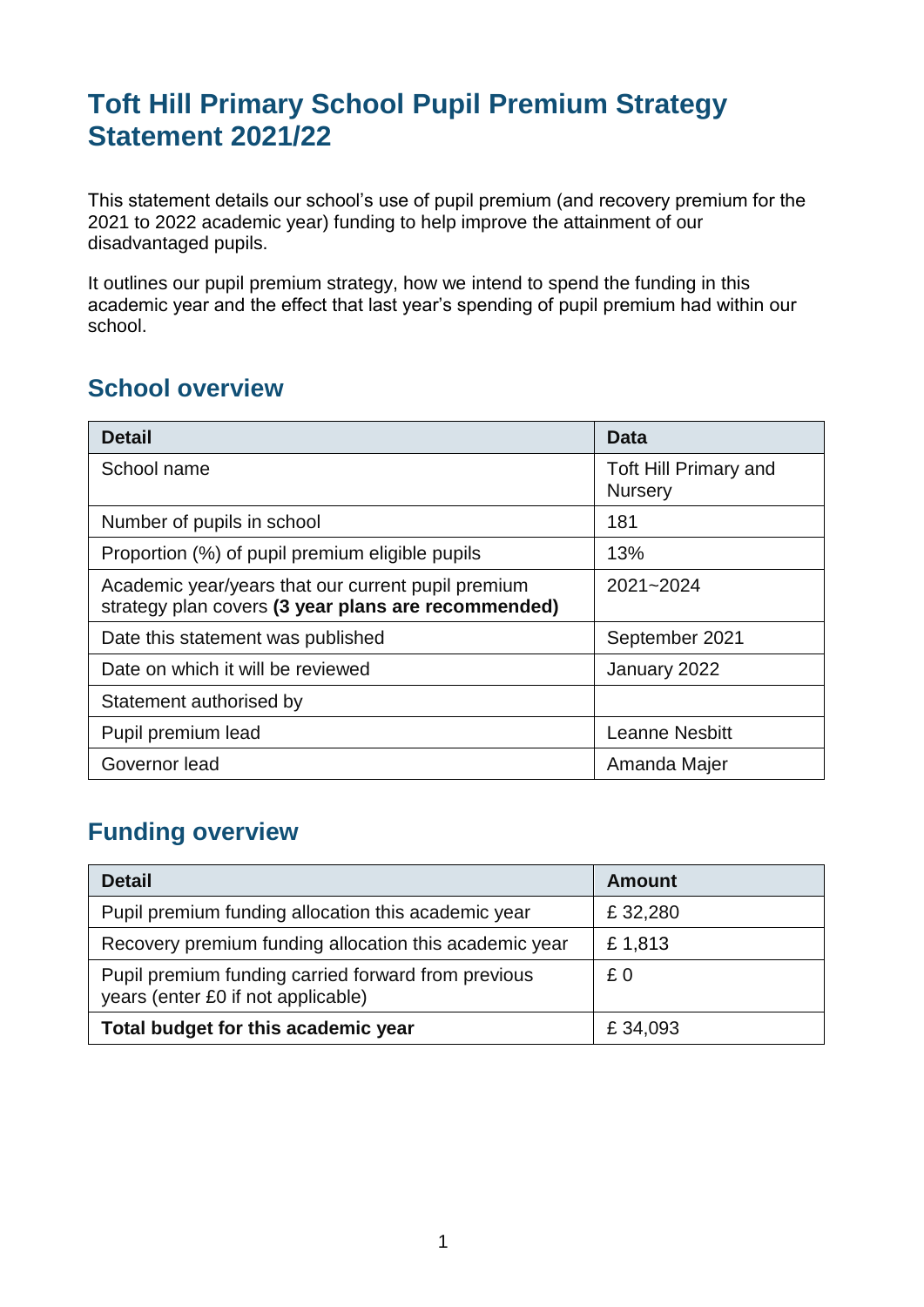# **Part A: Pupil premium strategy plan**

## **Statement of intent**

At Toft Hill Primary School, we see the raising of attainment for disadvantaged children as part of our commitment to help all children achieve their full potential by:

- Promoting an ethos of attainment of all children rather than stereotyping disadvantaged children as a group with less potential to succeed
- Focusing on high quality teaching and effective deployment of staff to support disadvantaged children.
- Having individualised approaches to address barriers to learning at an early stage through intervention.
- Ensuring that wider strategies adopted by the school provide pupils with skills to manage their own functioning in life and overcome hurdles to reach a goal.
- Make decisions based on detailed data analysis and respond to evidence from within our school.

# **Challenges**

This details the key challenges to achievement that we have identified among our disadvantaged pupils.

| <b>Challenge</b><br>number | <b>Detail of challenge</b>                                                                                                                                                                                                                                                                                                |
|----------------------------|---------------------------------------------------------------------------------------------------------------------------------------------------------------------------------------------------------------------------------------------------------------------------------------------------------------------------|
|                            | A higher proportion of pupils requiring expressive language support,<br>including speech sound production, in EYFS and Year1 are pupils<br>eligible for pupil premium. This means they need to make more<br>progress than their peers to catch up to ensure that there is minimal<br>impact on early reading and writing. |
| $\overline{2}$             | Less engagement in supporting children to read at home means staff<br>have to ensure there are opportunities in school to support and value<br>reading.                                                                                                                                                                   |
| 3                          | Positive learning behaviours, particularly emotional resilience of pupils<br>eligible for pupil premium is low. This can affect their ability to<br>concentrate on academic activities, especially when working with others<br>or when tasks are challenging.                                                             |
| 4                          | The impact of time away from school as a result of the COVID 19<br>pandemic is that pupils have gaps in their core learning which is<br>consequently impacting upon achievement.                                                                                                                                          |
| 5                          | Low attendance rates for some Pupil Premium children impacts on their<br>learning. This means they are constantly having to catch up to their<br>peers.                                                                                                                                                                   |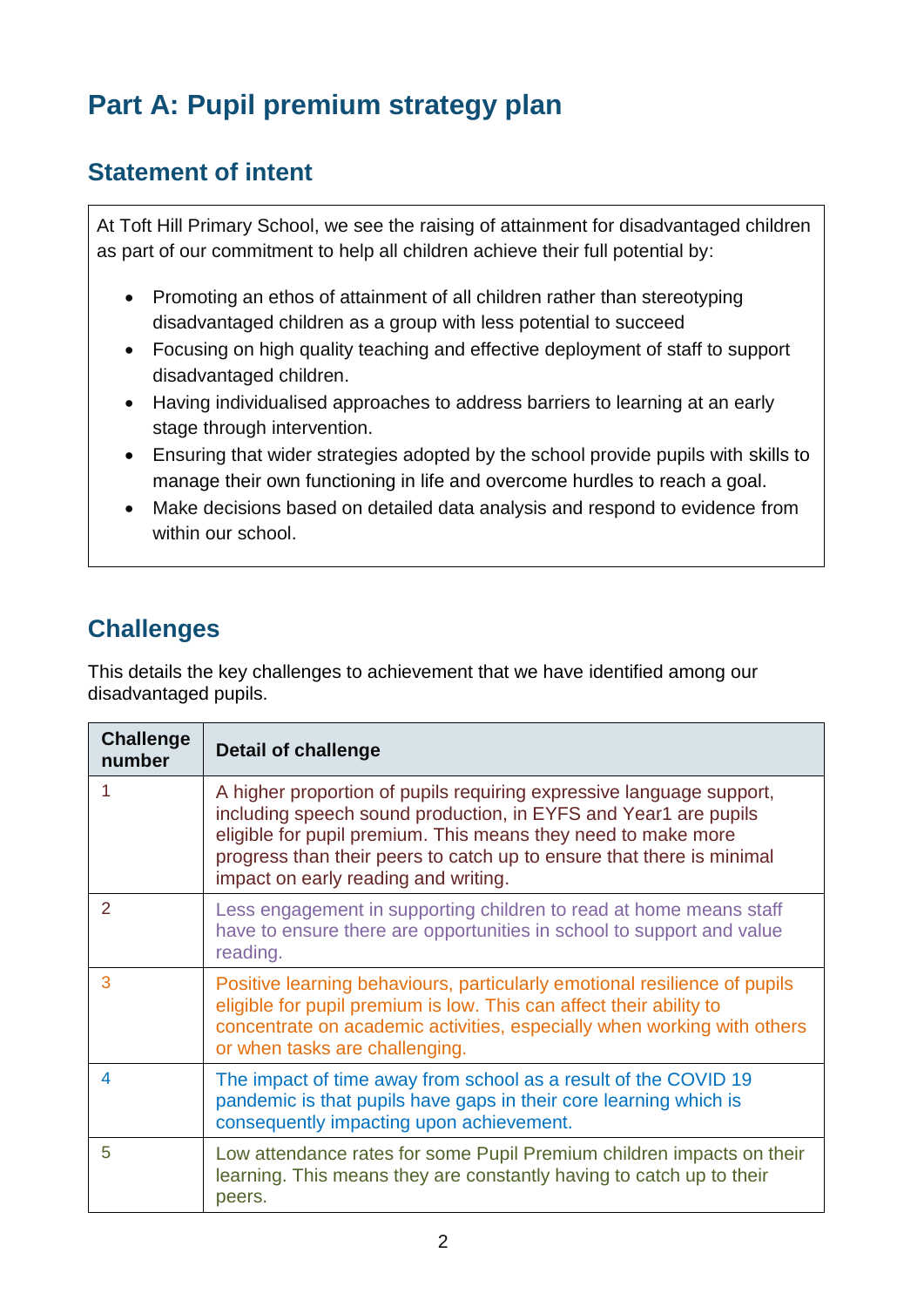| <sub>16</sub> | Reduced physical activity, heightened through lockdowns, has led to |
|---------------|---------------------------------------------------------------------|
|               | reduced core strength, balance and co-ordination. All have had an   |
|               | impact upon pupils gross and fine motor skills. As a result, pupil  |
|               | handwriting and stamina for writing have also declined.             |

#### **Intended outcomes**

This explains the outcomes we are aiming for **by the end of our current strategy plan**, and how we will measure whether they have been achieved.

| <b>Intended outcome</b>                                                                                                  | <b>Success criteria</b>                                                                                                     |
|--------------------------------------------------------------------------------------------------------------------------|-----------------------------------------------------------------------------------------------------------------------------|
| Pupils eligible for Pupil Premium in EYFS<br>make rapid progress in C&L and Literacy<br>to meet national expectations.   | A higher proportion of pupils eligible for<br>Pupil Premium in EYs meet a Good Level<br>of Development in C&L than in 2021. |
|                                                                                                                          | Pupils will be referred for specialist<br>Speech and Language support in a timely<br>manner when necessary                  |
| Pupils eligible for Pupil Premium in KS1<br>make rapid progress in Phonics and<br>Reading to meet national expectations. | A higher proportion of pupils eligible for<br>Pupil Premium in KS1 make good<br>progress in phonics and reading.            |
| Increase engagement with parents to                                                                                      | By the end of the academic year,<br>attainment in reading for all pupils                                                    |
| support home reading.<br>Provide increased opportunities in school<br>to support and enthuse a love of reading.          | improves across the whole school<br>compared to internal assessment in<br>summer 2021.                                      |
| Improve positive learning behaviours and                                                                                 | Lesson observations will demonstrate                                                                                        |
| emotional resilience for all pupils through<br>use of QFT, TA support and intervention.                                  | pupils' positive attitudes to learning and<br>good learning behaviours for all pupils.                                      |
| Pupils eligible for Pupil Premium will make<br>at least good progress in all core subjects.                              | Lesson observation will demonstrate at<br>least good teaching and learning<br>throughout school in all core subjects.       |
|                                                                                                                          | Internal assessments will demonstrate at<br>least good progress in all core subjects.                                       |
| There are increased attendance rates for                                                                                 | Reduce the number of persistent                                                                                             |
| Pupil Premium children.                                                                                                  | absentees.                                                                                                                  |
|                                                                                                                          | Demonstrate an increased attendance<br>% for pupils entitled to pupil premium.                                              |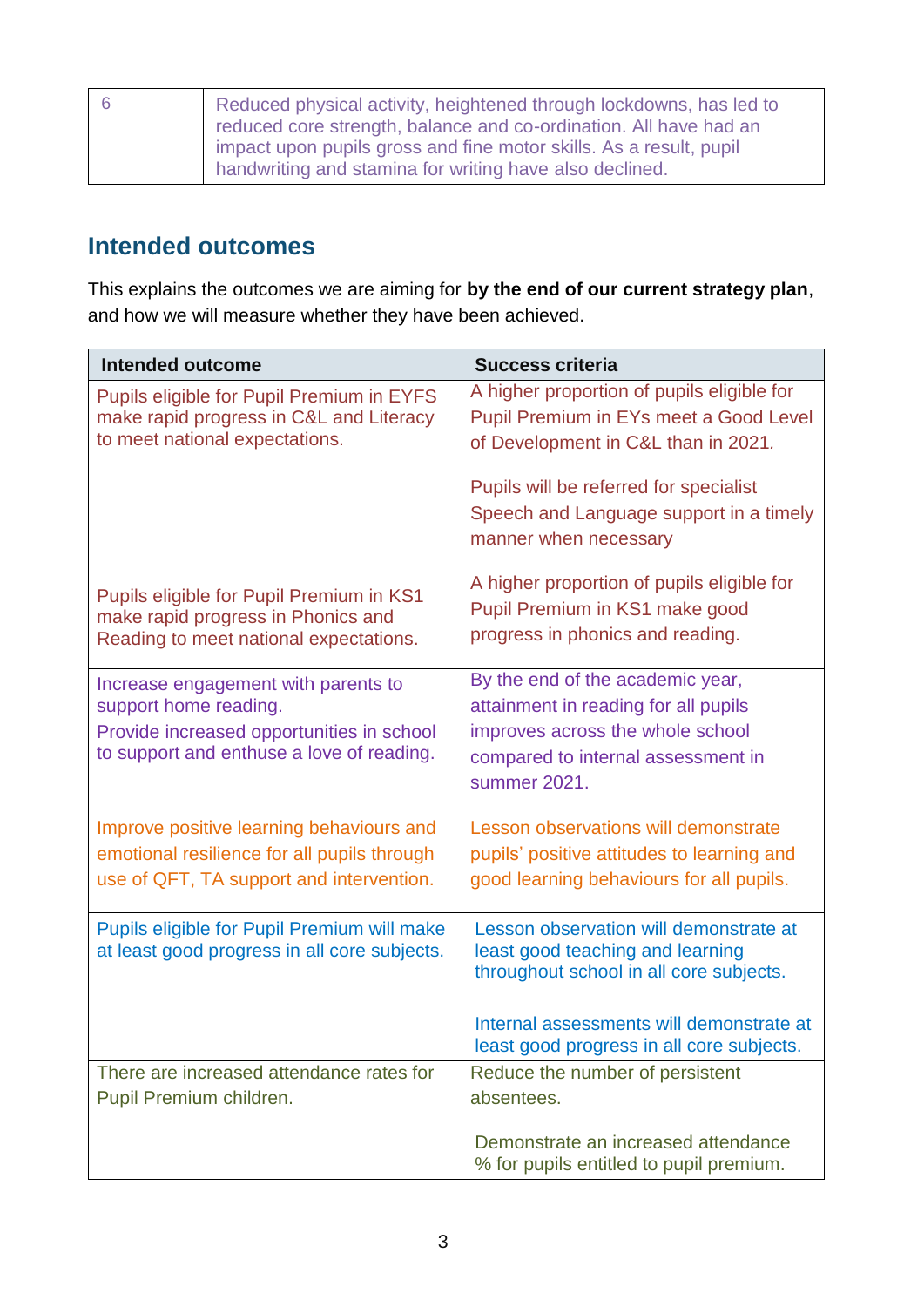| Increased purposeful physical activity that  | Lesson and breaktime observations will                                                                         |
|----------------------------------------------|----------------------------------------------------------------------------------------------------------------|
| will result in improved gross and fine motor | show pupils involved in purposeful active                                                                      |
| skills.                                      | play and learning.                                                                                             |
|                                              | Pupils will demonstrate improved gross<br>motor skills (PE), core strength and fine<br>motor skills (writing). |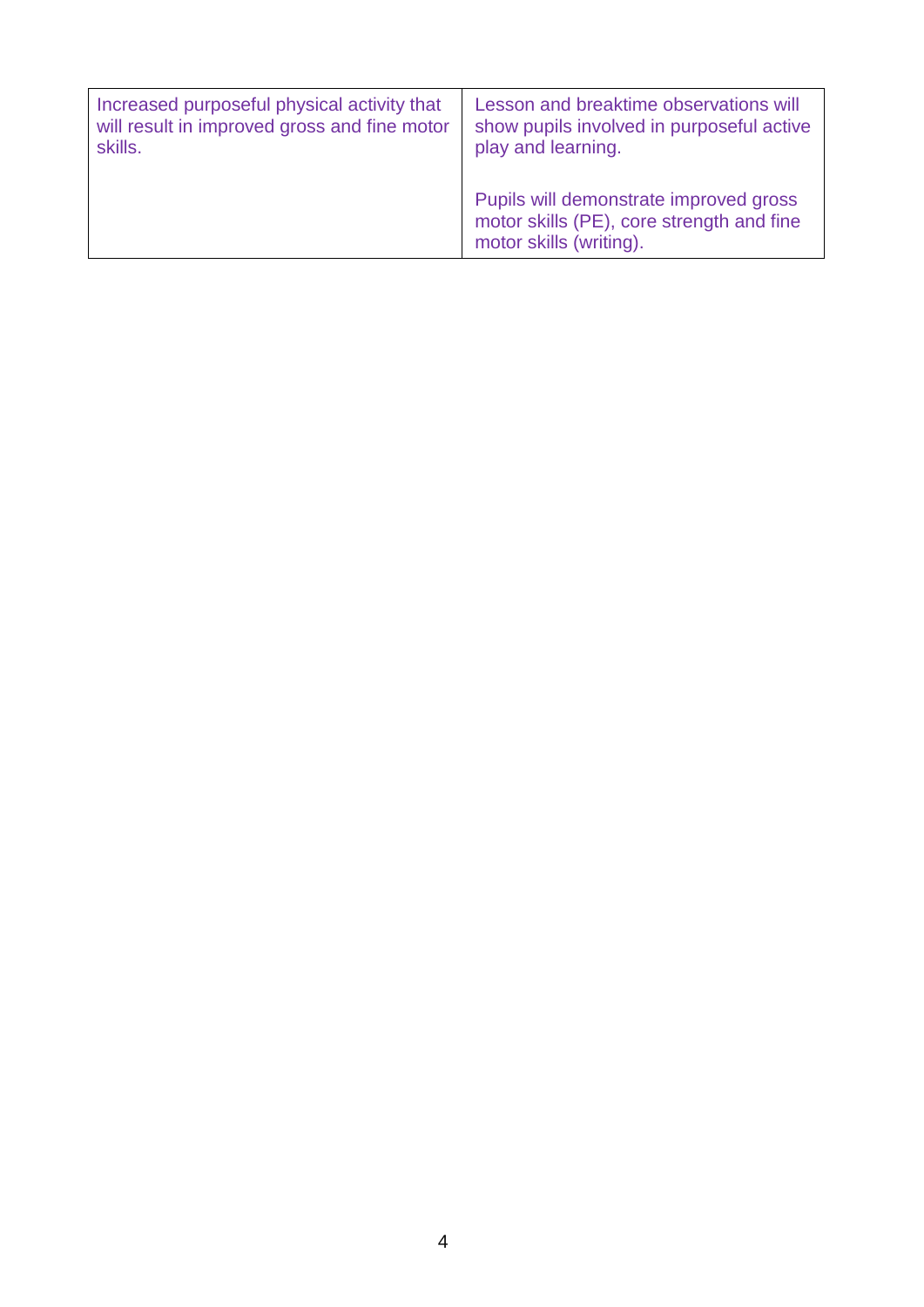# **Activity in this academic year**

This details how we intend to spend our pupil premium (and recovery premium funding) **this academic year** to address the challenges listed above.

### **Teaching (for example, CPD, recruitment and retention)**

Budgeted cost: £ 1520

| <b>Activity</b>                                                                                                                                                                                                                                           | Evidence that supports this approach                                                                                                                                                                                                                                                                                                                                                                                                                                                                                                                                                                                                                                                                                                                                                | <b>Challenge</b><br>number(s)<br>addressed |
|-----------------------------------------------------------------------------------------------------------------------------------------------------------------------------------------------------------------------------------------------------------|-------------------------------------------------------------------------------------------------------------------------------------------------------------------------------------------------------------------------------------------------------------------------------------------------------------------------------------------------------------------------------------------------------------------------------------------------------------------------------------------------------------------------------------------------------------------------------------------------------------------------------------------------------------------------------------------------------------------------------------------------------------------------------------|--------------------------------------------|
| Staff to receive training<br>to improve teaching of<br>reading comprehension<br>strategies<br>Visual prompts in<br>classrooms<br><b>Bug Club &amp; Accelerated</b>                                                                                        | Successful reading comprehension approaches<br>allow activities to be carefully tailored to pupils'<br>reading capabilities and involve activities and<br>texts that provide an effective but not<br>overwhelming challenge (Phonics Bug and<br>Accelerated reader allow for this) many<br>approaches combine with collaborative learning<br>techniques and phonics activities to develop<br>reading skills. Both of which offer opportunities<br>to accelerate progress.                                                                                                                                                                                                                                                                                                           | 1,2,4                                      |
| reader                                                                                                                                                                                                                                                    | Reading and discussing books is also a key<br>strategy for developing pupils Communication<br>and Language in the Early Year (and KS1)<br>where it can explicitly extend children's spoken<br>vocabulary and develop thinking and<br>understanding through language.<br><b>EEF toolkit: Reading comprehension</b><br>strategies - additional 6 months progress<br><b>EEF Early Years Toolkit:</b><br><b>Communication and Language - additional 6</b><br>months                                                                                                                                                                                                                                                                                                                     |                                            |
| <b>KS1</b> staff to receive<br>training from NCETM to<br>develop early numeracy<br>approaches through the<br><b>Mastering number</b><br>programme<br>Continue to use White<br>Rose Maths for a<br>progressive approach<br>to mastery learning in<br>maths | On average, early numeracy approaches have a<br>positive impact on learning equivalent to<br>approximately six additional months' progress for<br>early mathematics outcomes. There is some<br>variation between approaches, which suggests<br>that the choice of approach and the way in which<br>strategies are introduced are important.<br>Approaches tend to produce larger effects when<br>they are designed to develop a particular<br>mathematical skill (such a counting or<br>estimating), commit a regular amount of time to<br>developing mathematics (between two and three<br>hours per week), designed specifically for the<br>early years setting involved, and include some<br>specific individual interaction.<br><b>EEF toolkit: Early Numeracy Approaches -</b> | 4                                          |
|                                                                                                                                                                                                                                                           | additional 6 months progress                                                                                                                                                                                                                                                                                                                                                                                                                                                                                                                                                                                                                                                                                                                                                        |                                            |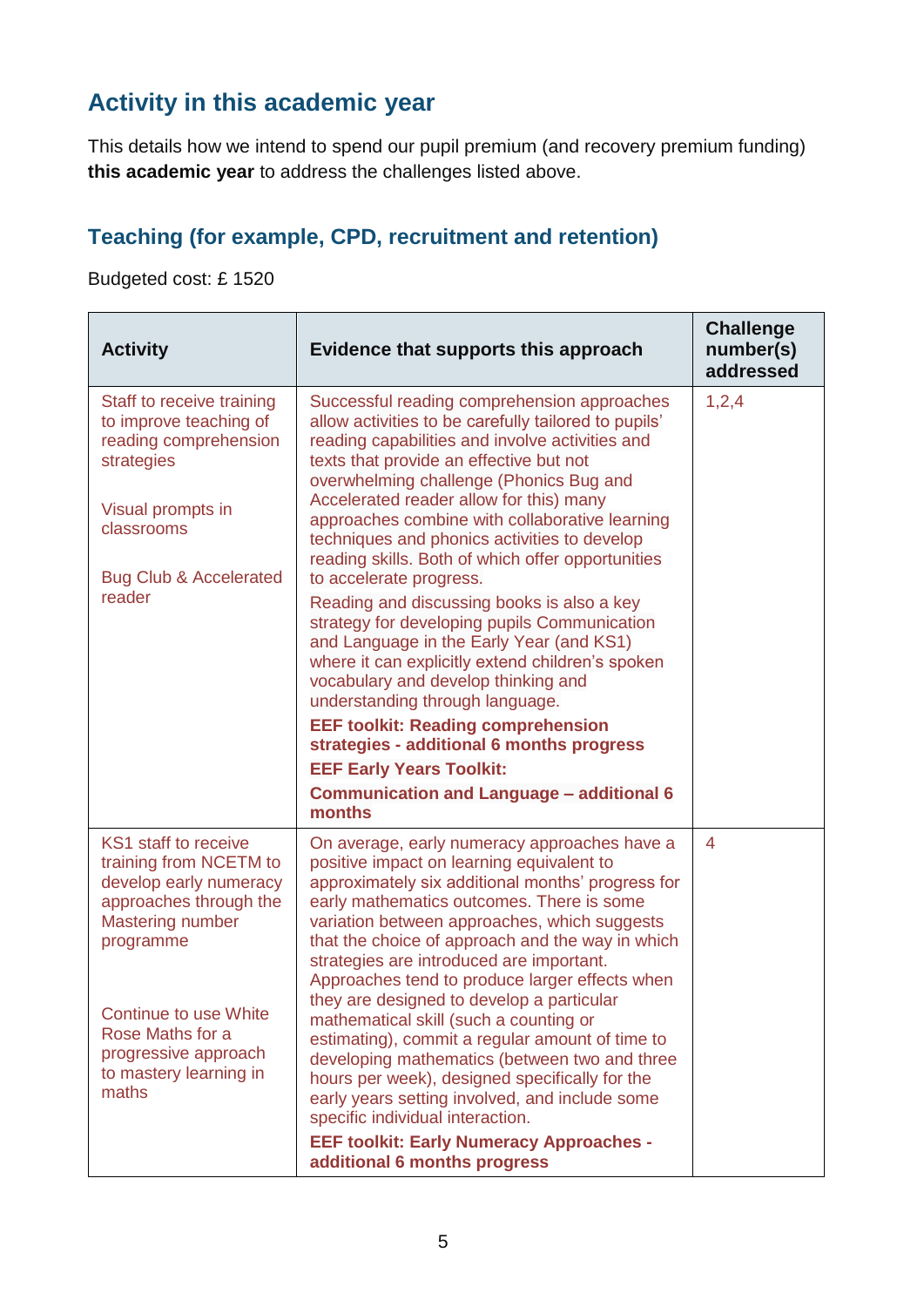|                                                                                                                                                                                                     | <b>Mastery learning approaches - additional 5</b><br>months                                                                                                                                                                                                                                                                                                                                                                                                                                                                                                                                                                                                                                                                             |        |
|-----------------------------------------------------------------------------------------------------------------------------------------------------------------------------------------------------|-----------------------------------------------------------------------------------------------------------------------------------------------------------------------------------------------------------------------------------------------------------------------------------------------------------------------------------------------------------------------------------------------------------------------------------------------------------------------------------------------------------------------------------------------------------------------------------------------------------------------------------------------------------------------------------------------------------------------------------------|--------|
| All staff to complete<br>training to develop<br>understanding of<br>metacognition.<br><b>Staff will implement</b><br>strategies which are<br>appropriate to their<br>cohorts following<br>training. | Metacognition and self-regulation approaches<br>have consistently high levels of impact, with<br>pupils making an average of seven months'<br>additional progress.<br><b>EEF toolkit: Metacognition and self-</b><br>regulation - additional 7 months progress                                                                                                                                                                                                                                                                                                                                                                                                                                                                          | 2,3,4, |
| New staff to access<br><b>Pearson Phonics Bug</b><br>training to ensure<br>consistency in this<br>approach to phonics<br>across the school.                                                         | Overall, the evidence base related to phonics is<br>very secure. There have been a number of<br>studies, reviews and meta-analyses that have<br>consistently found that the systematic teaching of<br>phonics is beneficial. There is some evidence that<br>approaches informed by synthetic phonics (where<br>the emphasis is on sounding out letters and<br>blending sounds to form words) may be more<br>beneficial than analytic approaches (where the<br>sound/symbol relationship is inferred from<br>identifying patterns and similarities by comparing<br>several words). Pearson Phonics Bug is a DfE<br>accredited systematic synthetic phonics<br>programme<br><b>EEF toolkit: Phonics - additional 4 month</b><br>progress. | 2,4    |

### **Targeted academic support (for example, tutoring, one-to-one support structured interventions)**

Budgeted cost: £ 31,848

| <b>Activity</b>                                                                                                                      | Evidence that supports this approach                                                                                                                                                                                                                                                                                                                                                                                                                                                                                                                                                                              | <b>Challenge</b><br>number(s)<br>addressed |
|--------------------------------------------------------------------------------------------------------------------------------------|-------------------------------------------------------------------------------------------------------------------------------------------------------------------------------------------------------------------------------------------------------------------------------------------------------------------------------------------------------------------------------------------------------------------------------------------------------------------------------------------------------------------------------------------------------------------------------------------------------------------|--------------------------------------------|
| Use Speech and<br>Language Link to<br>accurately assess and<br>plan for intervention for<br>those pupils identified<br>to require it | Overall, studies of communication and language<br>approaches consistently show positive benefits<br>for young children's learning, including their<br>spoken language skills, their expressive<br>vocabulary and their early reading skills. On<br>average, children who are involved in<br>communication and language approaches make<br>approximately six months' additional progress<br>over the course of a year. All children appear to<br>benefit from such approaches, but some studies<br>show slightly larger effects for children from<br>disadvantaged backgrounds.<br><b>EEF Early Years Toolkit:</b> | 1,2                                        |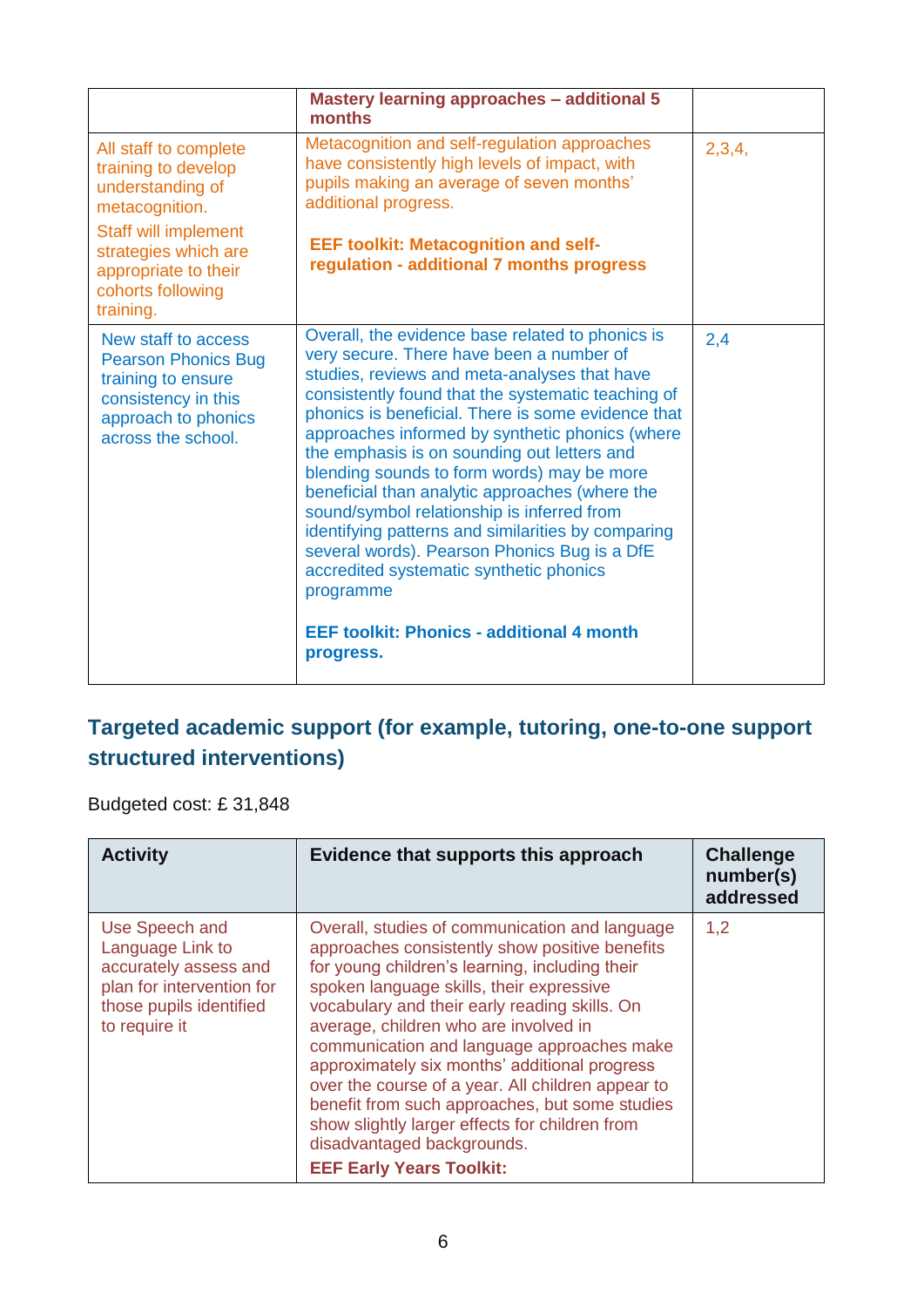|                                                                                                                                                              | Communication and language approaches -<br>additional 6 months                                                                                                                                                                                                                                                                                                                                                                                                                                                                                                                                                                                                                                                                          |          |
|--------------------------------------------------------------------------------------------------------------------------------------------------------------|-----------------------------------------------------------------------------------------------------------------------------------------------------------------------------------------------------------------------------------------------------------------------------------------------------------------------------------------------------------------------------------------------------------------------------------------------------------------------------------------------------------------------------------------------------------------------------------------------------------------------------------------------------------------------------------------------------------------------------------------|----------|
| <b>Targeted reading</b><br>intervention (focusing<br>on the lowest 20%)                                                                                      | Individual and small group intervention for<br>reading.<br>Individualised instruction involves providing<br>different tasks for each learner and support at the<br>individual level. It is based on the idea that all<br>learners have different needs, and that therefore<br>an approach that is personally tailored-<br>particularly in terms of the activities that pupils<br>undertake and the pace at which they progress<br>through the curriculum—will be more effective.<br>Small group learning is another approach to<br>meeting differing learner needs without reducing<br>the total amount of teaching time that pupils<br>receive.<br><b>EEF Teaching toolkit:</b><br>Individualised instruction - additional 4<br>months | 2,3,4,   |
| <b>Targeted interventions</b><br>for core subjects with<br><b>TAs</b><br>(Groups of no more<br>than 5 pupils)<br>Use of collaborative<br>learning approaches | <b>EEF Teaching toolkit:</b><br>TA Interventions - additional 4 months<br>Small group tutition/ collaborative learning -<br>additional 4 months                                                                                                                                                                                                                                                                                                                                                                                                                                                                                                                                                                                         | 1,2,3,4, |

### **Wider strategies (for example, related to attendance, behaviour, wellbeing)**

Budgeted cost: £ 725

| <b>Activity</b>                                                                           | Evidence that supports this approach                                                                                                                                                                                                                                                                                                                                                                                | <b>Challenge</b><br>number(s)<br>addressed |
|-------------------------------------------------------------------------------------------|---------------------------------------------------------------------------------------------------------------------------------------------------------------------------------------------------------------------------------------------------------------------------------------------------------------------------------------------------------------------------------------------------------------------|--------------------------------------------|
| Increased focus to re-<br>embed Gem Power<br>approach to improving<br>learning behaviours | Overall, it is clear that reducing challenging<br>behaviour in schools can have a direct and lasting<br>effect on pupils' learning. This is based on a<br>number of meta-analyses that review robust<br>studies of interventions in schools.<br><b>EEF Teaching and Learning Toolkit:</b><br><b>Behaviour Interventions - additional 3 months</b><br><b>progress</b>                                                | 3, 4                                       |
| <b>Teach and embed</b><br><b>Zones of Regulation</b>                                      | It is key to help pupils to understand the<br>connection between the sensory systems, their<br>emotions and their ability to relate to the world.<br>This promotes executive functioning and cognitive<br>control of behaviours. These brain-based skills<br>such as impulse control, sustaining attention,<br>planning, problem solving and self-talk enable<br>pupils to manage their own functioning in life and | 2,3,4,5,6                                  |